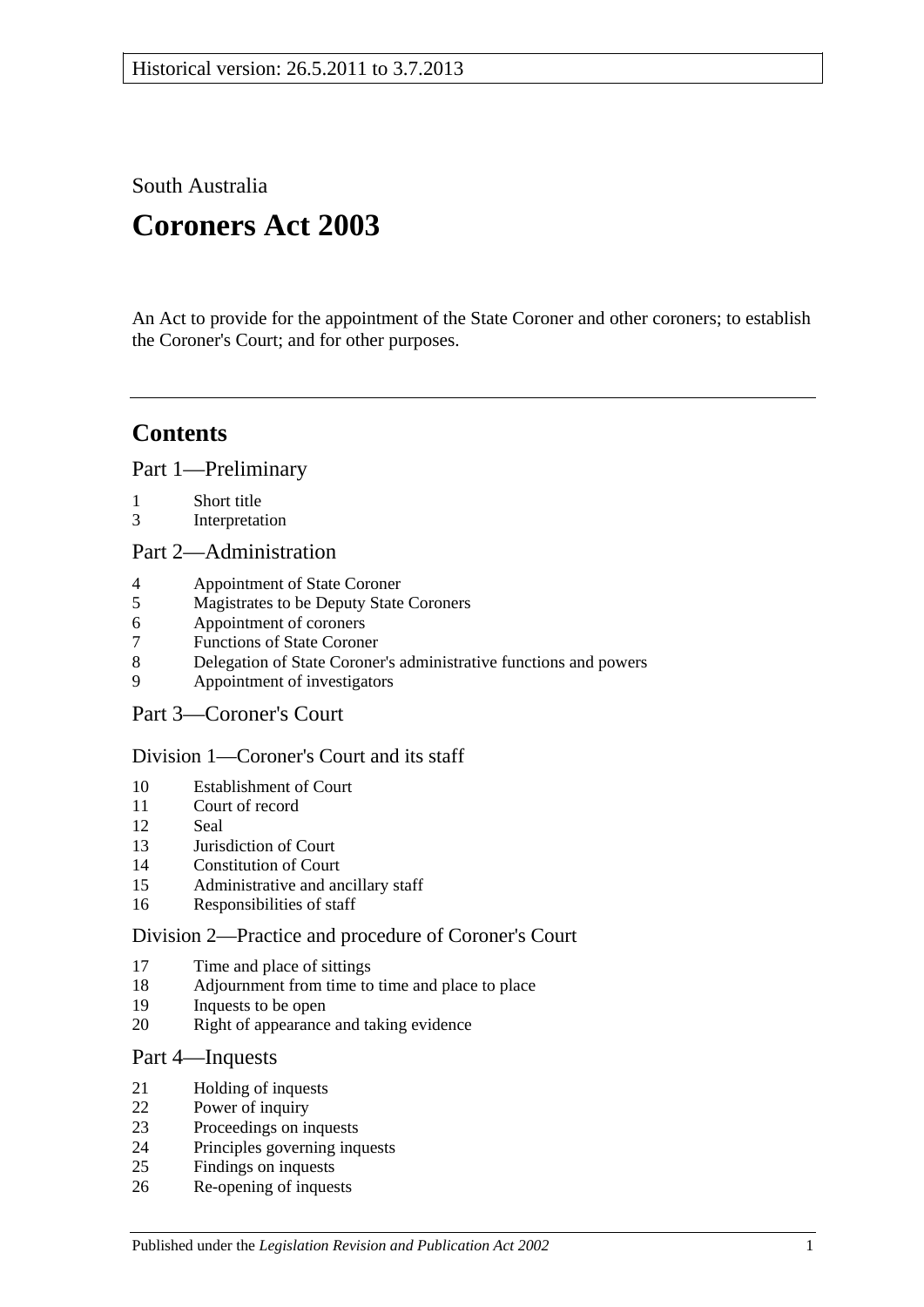27 [Appeals from findings made on inquests](#page-11-1)

#### [Part 5—Reporting of deaths](#page-12-0)

- 28 [Reporting of deaths](#page-12-1)<br>29 Finding to be made
- [Finding to be made as to cause of notified reportable death](#page-12-2)

#### [Part 6—Miscellaneous](#page-12-3)

- 30 [Order for removal of body for interstate inquest](#page-12-4)
- 31 [State Coroner or Court may provide assistance to coroners elsewhere](#page-13-0)
- 32 [Authorisation for disposal of human remains](#page-13-1)
- 33 [Immunities](#page-13-2)
- 34 [Confidentiality](#page-13-3)
- 35 [Coroners may not be called as](#page-13-4) witnesses
- 36 [Punishment of contempts](#page-14-0)
- 37 [Accessibility of evidence etc](#page-14-1)
- 38 [Provision of information derived from Court records etc](#page-14-2)
- 39 [Annual report](#page-15-0)
- 40 [Miscellaneous provisions relating to legal process](#page-15-1)
- 41 [Service](#page-15-2)
- 42 [Rules of Court](#page-15-3)
- 43 [Regulations](#page-15-4)

#### [Schedule—Transitional provisions](#page-16-0)

#### Part 16—Transitional provisions

25 [Transitional provisions](#page-16-1)

[Legislative history](#page-17-0)

#### <span id="page-1-0"></span>**The Parliament of South Australia enacts as follows:**

## **Part 1—Preliminary**

#### <span id="page-1-1"></span>**1—Short title**

This Act may be cited as the *Coroners Act 2003*.

#### <span id="page-1-2"></span>**3—Interpretation**

(1) In this Act, unless the contrary intention appears—

*anaesthetic* means a local or general anaesthetic, and includes the administration of a sedative or analgesic;

*body* of a dead person means the whole, or any part, of the body (whatever its physical state may be);

*coroner* means—

- (a) the State Coroner; or
- (b) a Deputy State Coroner; or
- (c) any other coroner appointed under [Part 2;](#page-4-0)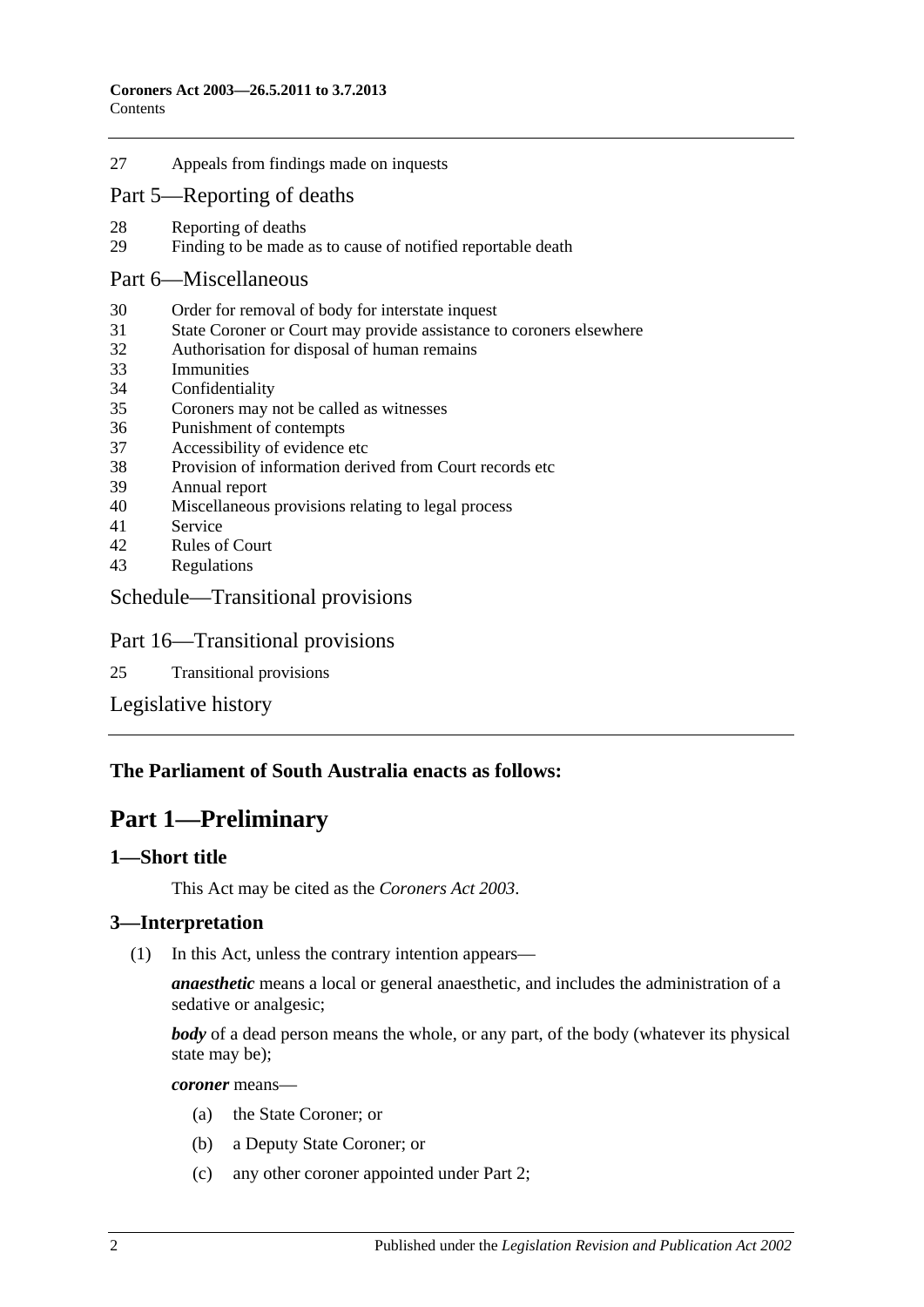*Coroner's Court* or *Court* means the Coroner's Court of South Australia;

*corresponding authorisation*, in relation to the body of a dead person, means an authorisation under a corresponding law by a coroner (within the meaning of that corresponding law) that corresponds to an authorisation—

- (a) for the release of the body of the dead person from the control of the coroner; or
- (b) for the disposal of human remains in respect of the body of the dead person;

#### *corresponding law* means—

- (a) the *Coroners Act 1997* (Australian Capital Territory);
- (b) the *Coroners Act 2009* (New South Wales);
- (c) the *Coroners Act* (Northern Territory);
- (d) the *Coroners Act 2003* (Queensland);
- (e) the *Coroners Act 1995* (Tasmania);
- (f) the *Coroners Act 2008* (Victoria);
- (g) the *Coroners Act 1996* (Western Australia);

<span id="page-2-1"></span>*death in custody* means the death of a person where there is reason to believe that the death occurred, or the cause of death, or a possible cause of death, arose, or may have arisen, while the person—

- (a) was being detained in any place within the State under any Act or law, including any Act or law providing for home detention (and, for the purposes of this paragraph, a detainee who is absent from the place of his or her detention but is in the custody of an escort will be regarded as being in detention, but not otherwise); or
- <span id="page-2-0"></span>(b) was in the process of being apprehended or was being held—
	- (i) at any place (whether within or outside the State)—by a person authorised to do so under any Act or law of the State; or
	- (ii) at any place within the State—by a person authorised to do so under the law of any other jurisdiction; or
- (c) was evading apprehension by a person referred to in [paragraph](#page-2-0) (b); or
- (d) was escaping or attempting to escape from any place or person referred to in [paragraph](#page-2-1) (a) or [\(b\);](#page-2-0)

#### *Deputy State Coroner*—see [section](#page-4-2) 5;

*investigator* means—

- (a) a police officer; or
- (b) a person appointed under this Act to be an investigator;

*legal practitioner* has the same meaning as in the *[Legal Practitioners Act](http://www.legislation.sa.gov.au/index.aspx?action=legref&type=act&legtitle=Legal%20Practitioners%20Act%201981) 1981*;

*medical practitioner* means a person registered under the *Health Practitioner Regulation National Law* to practise in the medical profession (other than as a student);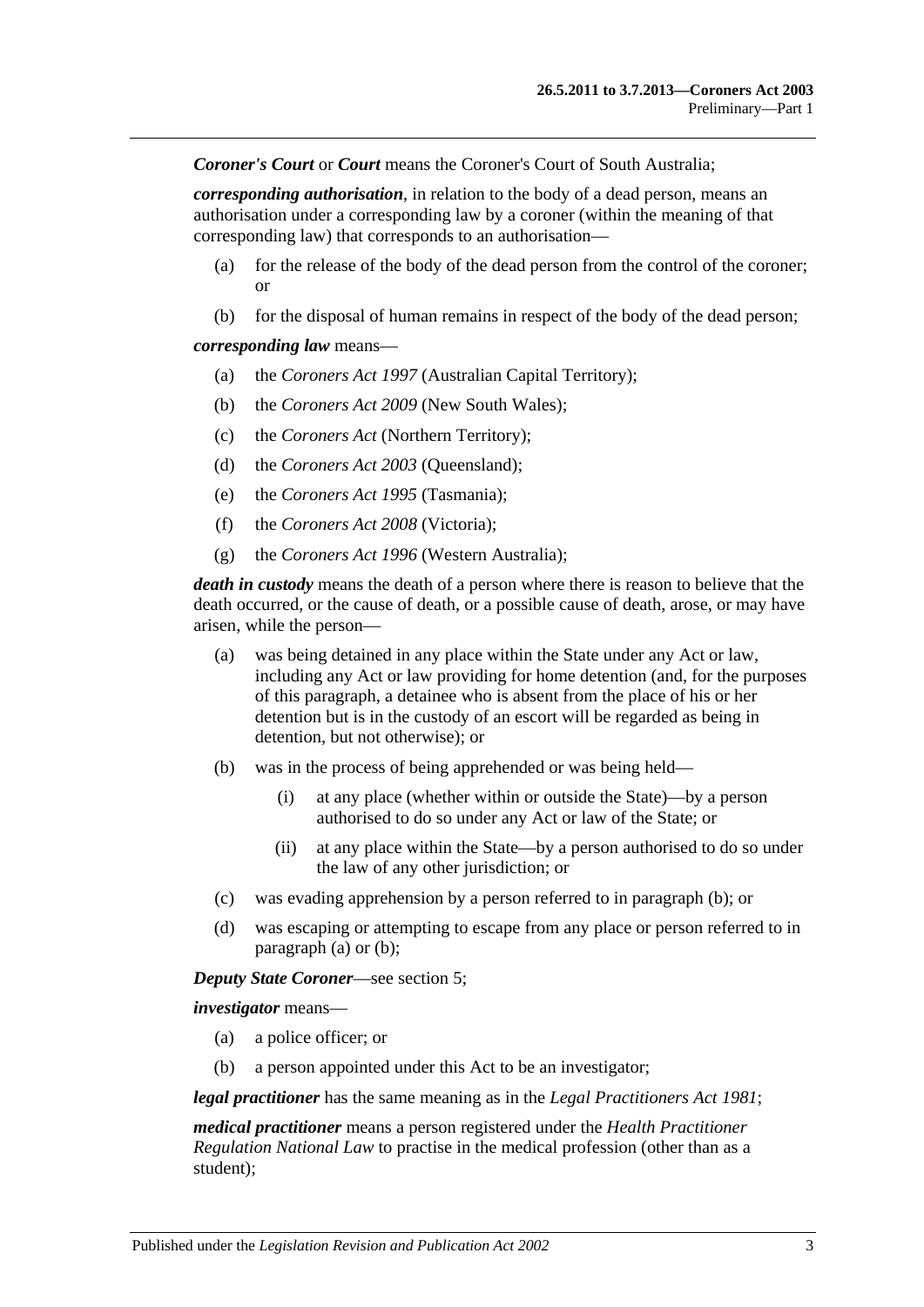*premises* means any land, building, structure, vehicle, vessel or aircraft;

*reportable death* means the State death (other than a State death to which [subsection](#page-4-4) (2) applies) of a person—

- (a) by unexpected, unnatural, unusual, violent or unknown cause; or
- (b) on an aircraft during a flight, or on a vessel during a voyage; or
- (c) in custody; or
- (d) that occurs during or as a result, or within 24 hours, of—
	- (i) the carrying out of a surgical procedure or an invasive medical or diagnostic procedure; or
	- (ii) the administration of an anaesthetic for the purposes of carrying out such a procedure,

not being a procedure specified by the regulations to be a procedure to which this paragraph does not apply;

- (e) that occurs at a place other than a hospital but within 24 hours of—
	- (i) the person having been discharged from a hospital after being an inpatient of the hospital; or
	- (ii) the person having sought emergency treatment at a hospital; or
- (f) where the person was, at the time of death—
	- (i) a protected person under the *[Aged and Infirm Persons' Property](http://www.legislation.sa.gov.au/index.aspx?action=legref&type=act&legtitle=Aged%20and%20Infirm%20Persons%20Property%20Act%201940)  Act [1940](http://www.legislation.sa.gov.au/index.aspx?action=legref&type=act&legtitle=Aged%20and%20Infirm%20Persons%20Property%20Act%201940)* or the *[Guardianship and Administration Act](http://www.legislation.sa.gov.au/index.aspx?action=legref&type=act&legtitle=Guardianship%20and%20Administration%20Act%201993) 1993*; or
	- (ii) in the custody or under the guardianship of the Minister under the *[Children's Protection Act](http://www.legislation.sa.gov.au/index.aspx?action=legref&type=act&legtitle=Childrens%20Protection%20Act%201993) 1993*; or
	- (iii) a patient in an approved treatment centre under the *[Mental Health](http://www.legislation.sa.gov.au/index.aspx?action=legref&type=act&legtitle=Mental%20Health%20Act%201993)  Act [1993](http://www.legislation.sa.gov.au/index.aspx?action=legref&type=act&legtitle=Mental%20Health%20Act%201993)*; or
	- (iv) a resident of a licensed supported residential facility under the *[Supported Residential Facilities Act](http://www.legislation.sa.gov.au/index.aspx?action=legref&type=act&legtitle=Supported%20Residential%20Facilities%20Act%201992) 1992*; or
	- (v) accommodated in a hospital or other treatment facility for the purposes of being treated for drug addiction; or
- (g) that occurs in the course or as a result, or within 24 hours, of the person receiving medical treatment to which consent has been given under Part 5 of the *[Guardianship and Administration Act](http://www.legislation.sa.gov.au/index.aspx?action=legref&type=act&legtitle=Guardianship%20and%20Administration%20Act%201993) 1993*; or
- (h) where no certificate as to the cause of death<sup>1</sup> has been given to the Registrar of Births, Deaths and Marriages; or
- (i) that occurs in circumstances prescribed by the regulations;

*State* includes—

- (a) the sea that is within the adjacent area in respect of the State (as defined for the purposes of the *Coastal Waters (State Powers) Act 1980* (Cth)); and
- (b) the airspace above that sea;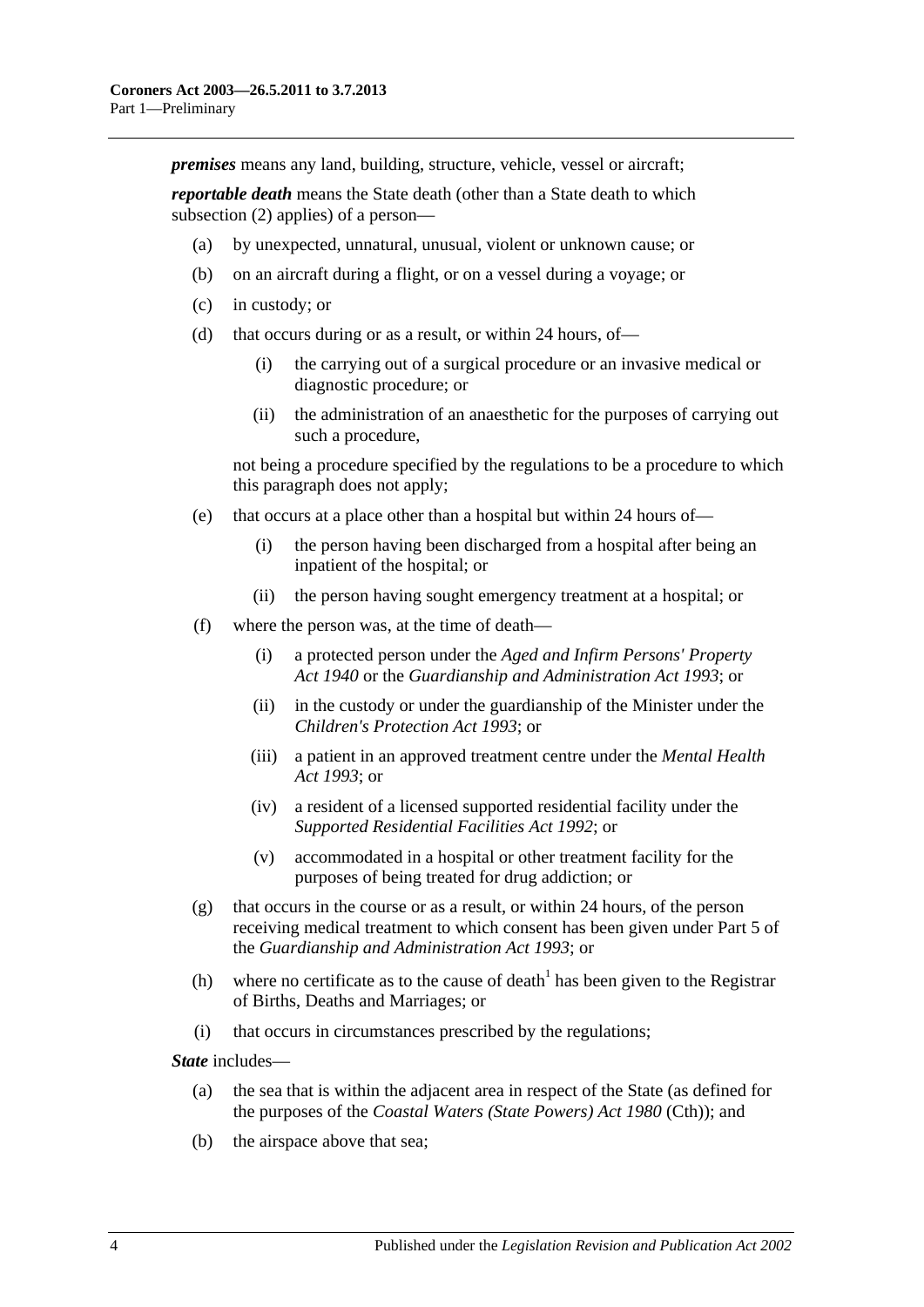*State Coroner* means the person holding or acting in the office of State Coroner under Part 2:

*State death* means the death of a person—

- (a) that occurred in the State; or
- (b) where the place of death is unknown but it is reasonably possible that the death occurred in the State; or
- (c) where the body of the person is in the State; or
- (d) a cause of which occurred, or possibly occurred, in the State; or
- (e) where, at the time of death, the person was ordinarily a resident in the State; or
- (f) in the case of a death on an aircraft or vessel—where the flight or voyage was to a place of disembarkation in the State.
- <span id="page-4-4"></span>(2) For the purposes of this Act, the death of a person is not reportable if—
	- (a) the person dies outside of the State; and
	- (b) a coroner under a corresponding law has issued a corresponding authorisation in respect of the body of the dead person.

**Note—**

1 See section 36(3) of the *[Births, Deaths and Marriages Registration Act](http://www.legislation.sa.gov.au/index.aspx?action=legref&type=act&legtitle=Births%20Deaths%20and%20Marriages%20Registration%20Act%201996) 1996*.

# <span id="page-4-0"></span>**Part 2—Administration**

#### <span id="page-4-1"></span>**4—Appointment of State Coroner**

- (1) There will be a State Coroner.
- (2) The State Coroner will be appointed by the Governor.
- (3) A person is not eligible for appointment as the State Coroner unless he or she is a stipendiary magistrate.
- (4) The State Coroner—
	- (a) will be appointed for a term of 7 years, and on conditions, determined by the Governor; and
	- (b) is, on the expiration of a term of office, eligible for reappointment; and
	- (c) will be paid a salary and allowances determined by the Remuneration Tribunal.

#### <span id="page-4-2"></span>**5—Magistrates to be Deputy State Coroners**

Each Magistrate is a Deputy State Coroner for the purposes of this Act.

#### <span id="page-4-3"></span>**6—Appointment of coroners**

- (1) The Governor may appoint a legal practitioner of at least 5 years standing to be a coroner.
- (2) A coroner appointed under this section will be paid the fees (if any) fixed by regulation.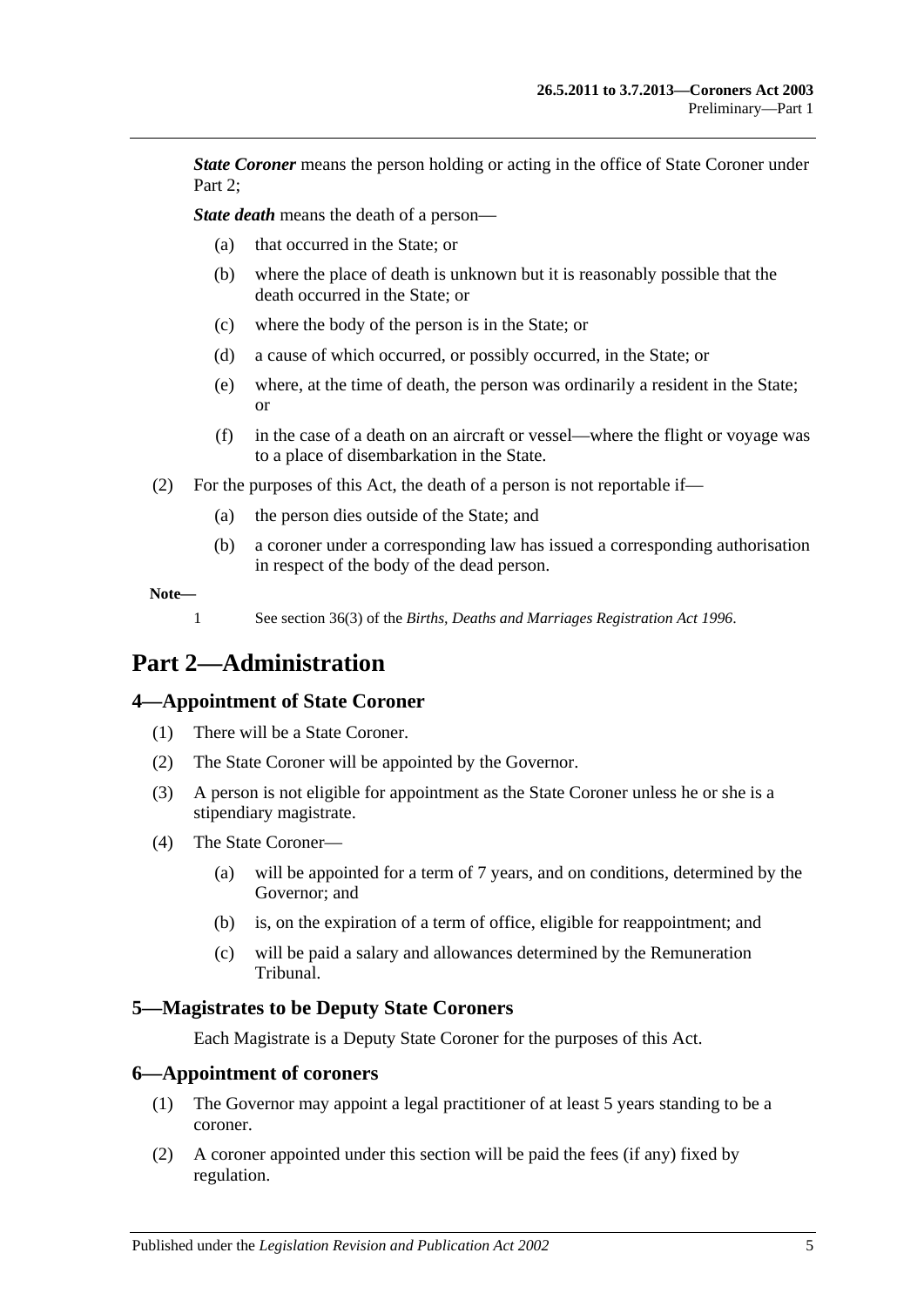#### <span id="page-5-0"></span>**7—Functions of State Coroner**

- (1) The State Coroner has the following functions:
	- (a) to administer the Coroner's Court;
	- (b) to oversee and co-ordinate coronial services in the State;
	- (c) to perform such other functions as are conferred on the State Coroner by or under this Act or any other Act.
- (2) In the absence of the State Coroner from official duties, responsibility for performance of the State Coroner's functions during that absence devolves on a Deputy State Coroner nominated by the Attorney-General.

#### <span id="page-5-1"></span>**8—Delegation of State Coroner's administrative functions and powers**

- (1) The State Coroner may delegate any of the State Coroner's administrative functions or powers (other than this power of delegation) under this Act or any other Act to—
	- (a) another coroner; or
	- (b) the principal administrative officer of the Coroner's Court; or
	- (c) any other suitable person.
- (2) A delegation under this section—
	- (a) must be in writing; and
	- (b) may be conditional or unconditional; and
	- (c) is revocable at will; and
	- (d) does not derogate from the power of the State Coroner to act in any matter.

#### <span id="page-5-2"></span>**9—Appointment of investigators**

- (1) The Attorney-General may, by notice in the Gazette, appoint a person to be an investigator for the purposes of this Act.
- (2) The Attorney-General must provide each investigator appointed under this section with a certificate of identification in a form approved by the Attorney-General.
- (3) On ceasing to be an investigator, the former investigator must surrender the certificate to the Attorney-General.

Maximum penalty: \$2 500.

(4) An investigator must produce the certificate (or, in the case of a police officer not in uniform, his or her warrant card) at the request of any person in relation to whom the investigator is exercising powers under this Act.

# <span id="page-5-3"></span>**Part 3—Coroner's Court**

### <span id="page-5-4"></span>**Division 1—Coroner's Court and its staff**

#### <span id="page-5-5"></span>**10—Establishment of Court**

The Coroner's Court of South Australia is established.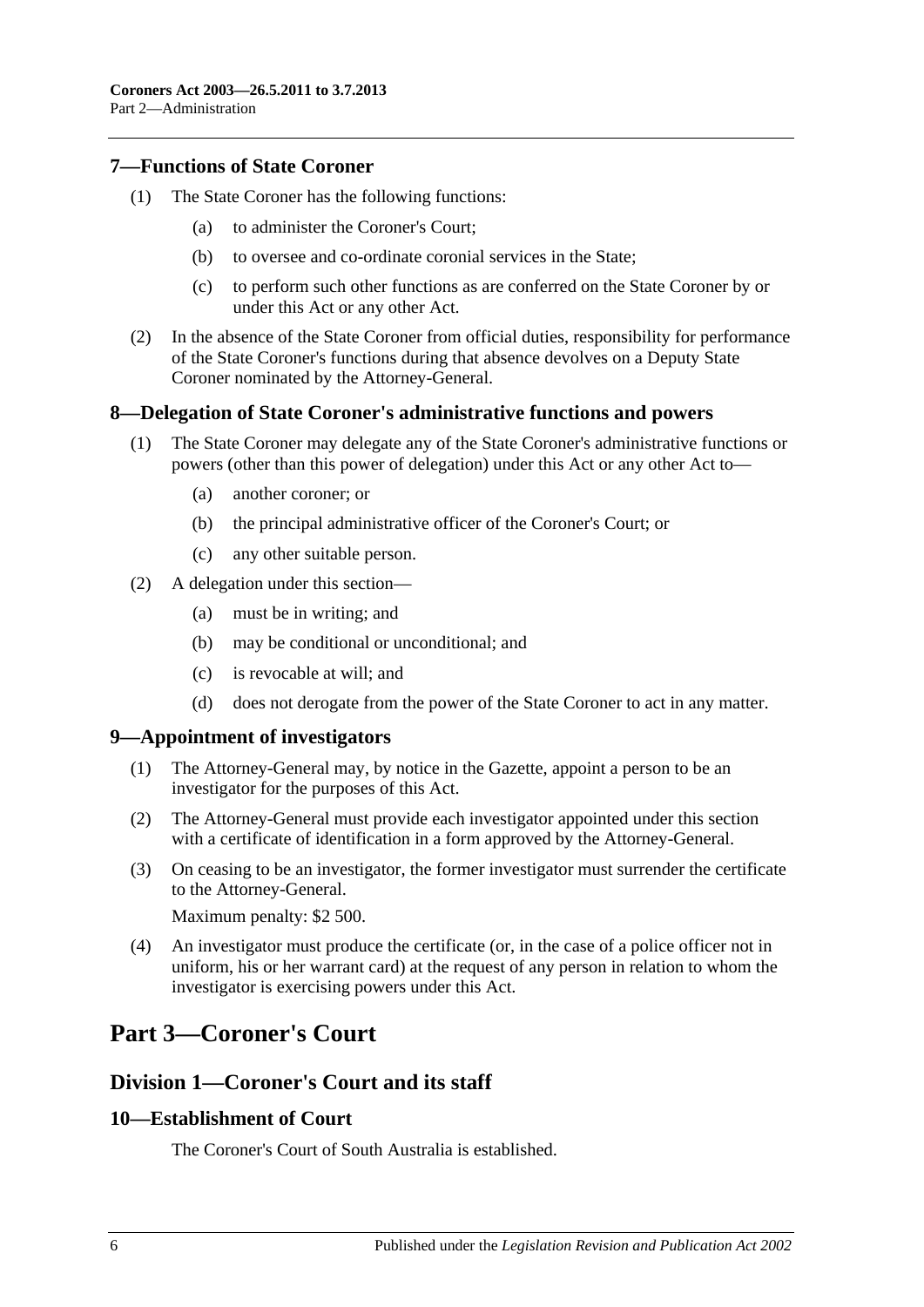### <span id="page-6-0"></span>**11—Court of record**

The Coroner's Court is a court of record.

#### <span id="page-6-1"></span>**12—Seal**

- (1) The Coroner's Court will have such seals as are necessary for the transaction of its business.
- (2) A document apparently sealed with a seal of the Court will, in the absence of evidence to the contrary, be taken to have been duly issued under the authority of the Court.

### <span id="page-6-2"></span>**13—Jurisdiction of Court**

The jurisdiction of the Coroner's Court is to hold inquests in order to ascertain the cause or circumstances of the events prescribed by or under this Act or any other Act.

#### <span id="page-6-3"></span>**14—Constitution of Court**

- (1) The Coroner's Court is to be constituted of a coroner.
- (2) The Court may, at any one time, be separately constituted of a coroner for the holding of a number of separate inquests.
- (3) If the coroner constituting the Court for the purposes of any proceedings dies or is for any other reason unable to continue with the proceedings, the Court constituted of another coroner may complete the proceedings.

### <span id="page-6-4"></span>**15—Administrative and ancillary staff**

- (1) The administrative and ancillary staff of the Coroner's Court consists of—
	- (a) any legal practitioner appointed to assist the Court as counsel; and
	- (b) any other persons appointed to the non-judicial staff of the Court.
- (2) The administrative and ancillary staff of the Court will be appointed under the *[Courts](http://www.legislation.sa.gov.au/index.aspx?action=legref&type=act&legtitle=Courts%20Administration%20Act%201993)  [Administration Act](http://www.legislation.sa.gov.au/index.aspx?action=legref&type=act&legtitle=Courts%20Administration%20Act%201993) 1993*.

#### <span id="page-6-5"></span>**16—Responsibilities of staff**

A member of the administrative and ancillary staff of the Coroner's Court is responsible to the State Coroner (through any properly constituted administrative superior) for the proper and efficient discharge of his or her duties.

## <span id="page-6-6"></span>**Division 2—Practice and procedure of Coroner's Court**

### <span id="page-6-7"></span>**17—Time and place of sittings**

- (1) The Coroner's Court may sit at any time (including a Sunday).
- (2) The Court may sit at any place (either within or outside the State).
- (3) The Court will sit at such times and places as the State Coroner may direct.

#### <span id="page-6-8"></span>**18—Adjournment from time to time and place to place**

The Coroner's Court may—

- (a) adjourn proceedings from time to time and from place to place; or
- (b) adjourn proceedings to a time and place to be fixed; or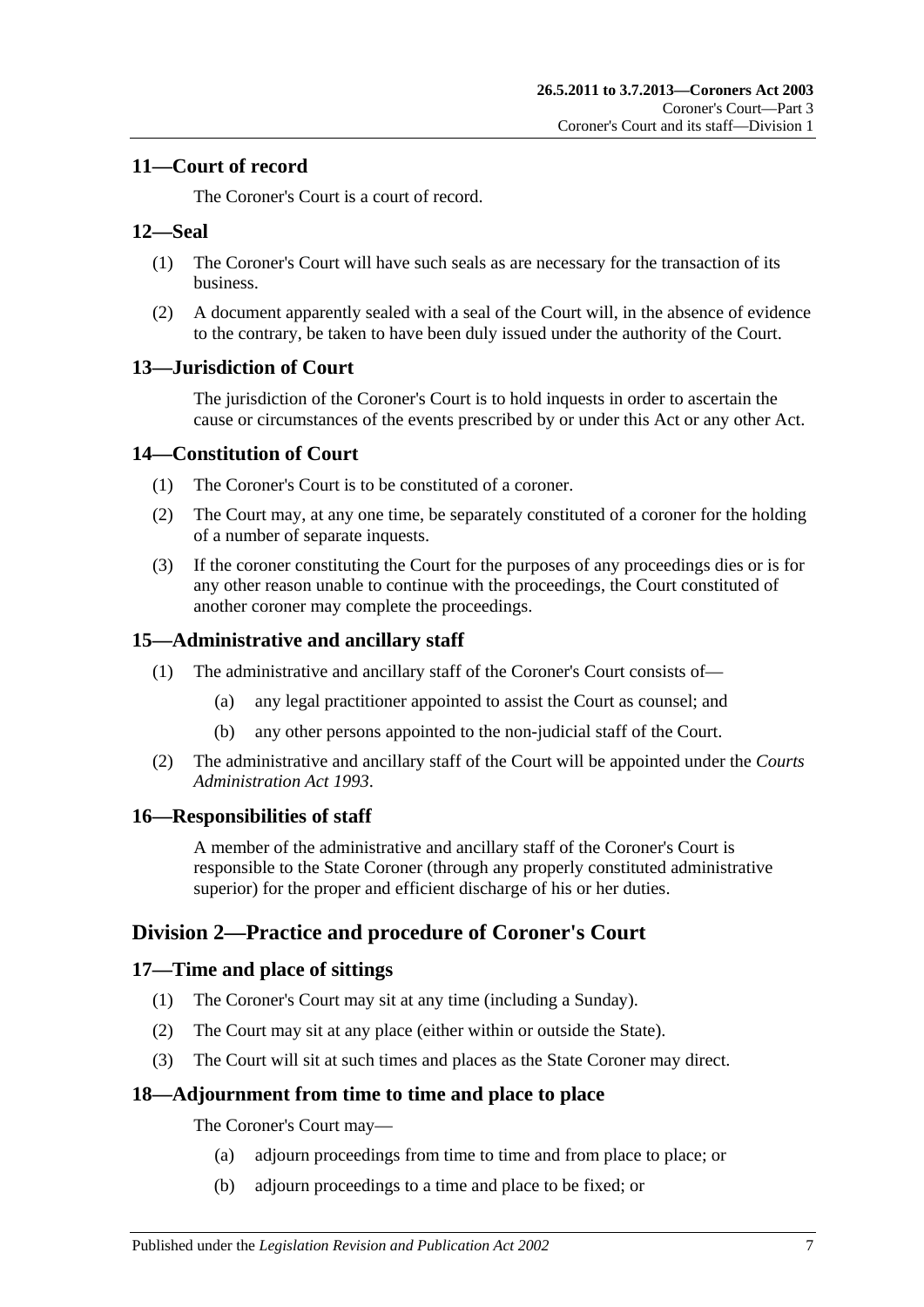(c) order the transfer of proceedings from place to place.

#### <span id="page-7-0"></span>**19—Inquests to be open**

- (1) Subject to Part 8 of the *[Evidence Act](http://www.legislation.sa.gov.au/index.aspx?action=legref&type=act&legtitle=Evidence%20Act%201929) 1929* or to any other Act, inquests held by the Coroner's Court must be open to the public.
- (2) However, the Court may also exercise the powers conferred on the Court under that Part relating to clearing courts and suppressing publication of evidence if the Court considers it desirable to do so in the interests of national security and, for that purpose, that Part will apply accordingly.

#### <span id="page-7-4"></span><span id="page-7-1"></span>**20—Right of appearance and taking evidence**

- (1) The following persons are entitled to appear personally or by counsel in proceedings before the Coroner's Court:
	- (a) the Attorney-General;
	- (b) any person who, in the opinion of the Court, has a sufficient interest in the subject or result of the proceedings.
- (2) A person appearing before the Court under [subsection](#page-7-4) (1) may examine and cross-examine any witness testifying in the proceedings.
- (3) The Court may accept evidence in the proceedings from a witness by affidavit or by written statement verified by declaration in the form prescribed by the rules.
- (4) However, if the witness is a child under the age of 12 years or a person who is illiterate or has an intellectual disability, the witness's statement may be in the form of a written statement taken down by a coroner or an investigator at an interview with the witness and verified by the coroner or investigator, by declaration in the form prescribed by the rules, as an accurate record of the witness's oral statement.
- (5) The Court may require a person who has given evidence by affidavit or written statement to attend before the Court for the purposes of examination and cross-examination.
- $(6)$  If—
	- (a) a written statement made by a person under this section is false or misleading in a material particular; and
	- (b) the person knew that the statement was false or misleading,

the person is guilty of an offence.

Maximum penalty: Imprisonment for 2 years.

# <span id="page-7-2"></span>**Part 4—Inquests**

#### <span id="page-7-3"></span>**21—Holding of inquests**

- (1) The Coroner's Court must hold an inquest to ascertain the cause or circumstances of the following events:
	- (a) a death in custody;
	- (b) if the State Coroner considers it necessary or desirable to do so, or the Attorney-General so directs—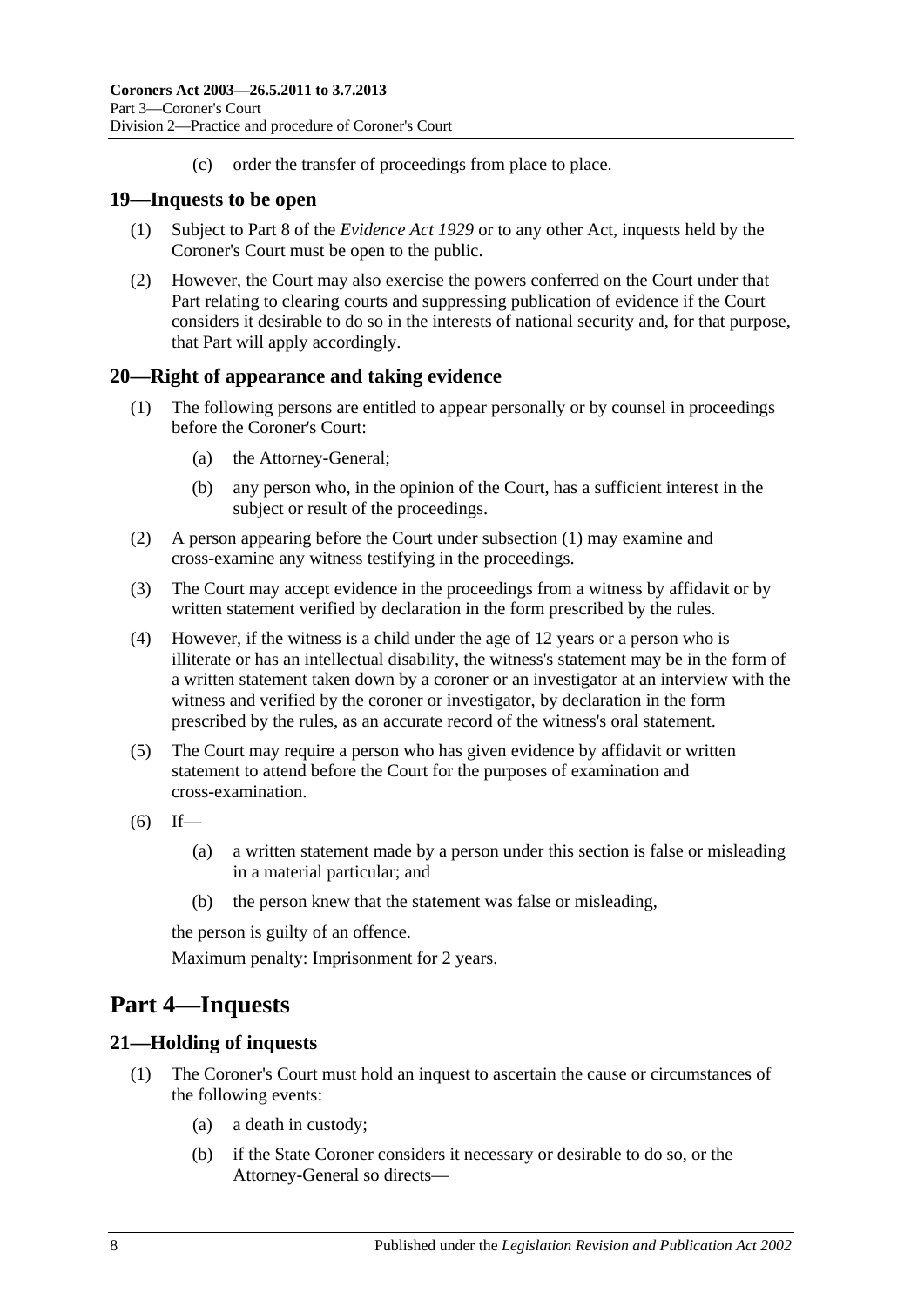- (i) any other reportable death or a death that would, but for [section](#page-4-4) 3(2), have been a reportable death; or
- (ii) the disappearance from any place of a person ordinarily resident in the State; or
- (iii) the disappearance from, or within, the State of any person; or
- (iv) a fire or accident that causes injury to person or property;
- (c) any other event if so required under some other Act.
- (2) However, if a person has been charged in criminal proceedings with causing the event that is, or is to be, the subject of an inquest, the Court may not commence or proceed further with the inquest until the criminal proceedings have been disposed of, withdrawn or permanently stayed.
- (3) An inquest may be held to ascertain the cause or circumstances of more than one event.

#### <span id="page-8-0"></span>**22—Power of inquiry**

- (1) The following powers may be exercised—
	- (a) by the State Coroner for the purposes of determining whether or not it is necessary or desirable to hold an inquest; or
	- (b) by the Coroner's Court for the purposes of an inquest,

<span id="page-8-1"></span>namely, powers:

- (c) to enter at any time and by force (if necessary) any premises in which the State Coroner or Court reasonably believes there is the body of a dead person and view the body;
- (d) to enter at any time and by force (if necessary) any premises and inspect and remove anything in or on the premises;
- (e) to take photographs, films and audio, video or other recordings;
- <span id="page-8-2"></span>(f) to examine, copy or take extracts from any records or documents;
- (g) to issue a warrant for the removal of the body of a dead person to a specified place;
- (h) to issue a warrant for the exhumation of the body, or retrieval of the ashes, of a dead person (an *exhumation warrant*);
- (i) to direct a medical practitioner who is a pathologist, or some other person or body considered by the State Coroner or the Court to be suitably qualified, to perform or to cause to be performed, as the case may require—
	- (i) a post-mortem examination of the body of a dead person; and
	- (ii) any other examinations or tests consequent on the post-mortem examination.
- (2) An exhumation warrant of the State Coroner may only be issued with the approval of the Attorney-General.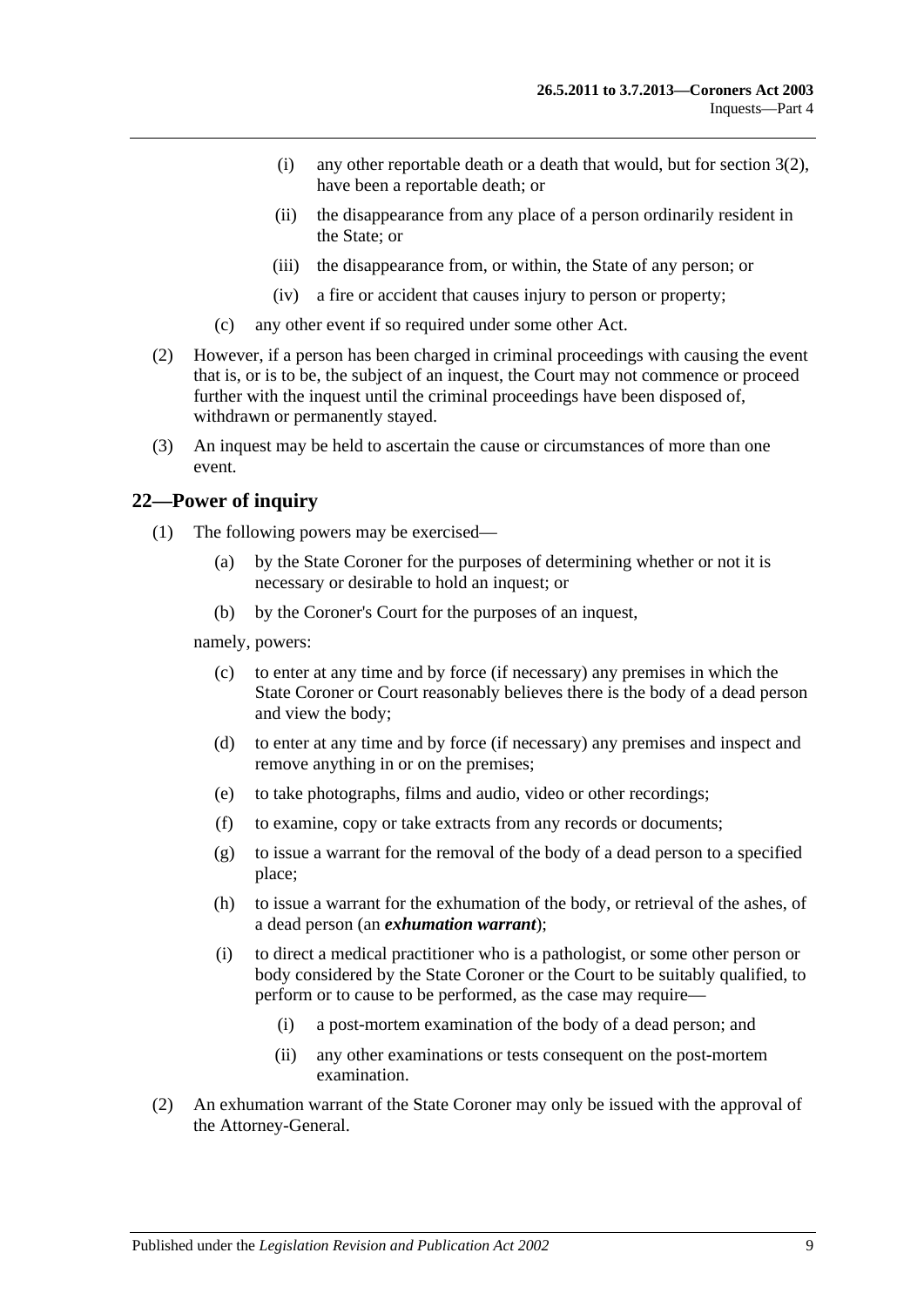- (3) An investigator may exercise the powers under [subsection](#page-8-1)  $(1)(c)$  to [\(f\)](#page-8-2) if directed to do so by the State Coroner or the Coroner's Court for the purposes referred to in that subsection and, in doing so, must comply with any directions given by the State Coroner or the Court for the purpose.
- (4) A person exercising a power or executing a warrant under this section may be accompanied by such assistants as the person thinks fit.
- (5) If a person—
	- (a) hinders or obstructs a person exercising a power or executing a warrant under this section or any assistant accompanying such a person; or
	- (b) fails to comply with a direction given by such a person under this section,

he or she is—

- (c) in the case of hindering or obstructing, or failing to comply with a direction of, the Court—guilty of a contempt of the Court;
- (d) in any other case—guilty of an offence and liable to a penalty not exceeding \$10 000.

#### <span id="page-9-0"></span>**23—Proceedings on inquests**

- (1) The Coroner's Court may, for the purposes of an inquest—
	- (a) by summons, require the appearance before the inquest of any person; or
	- (b) by summons, require the production of any relevant records or documents and, in the case of a record or document that is not in the English language, require the production of a written statement in the English language of the contents of the record or document; or
	- (c) inspect any records or documents produced before it, and retain them for such reasonable period as it thinks fit, and make copies of the records or documents or their contents; or
	- (d) require any person to make an oath or affirmation to answer truthfully questions put by the Court or by any person appearing before the Court; or
	- (e) require any person appearing before the Court (whether summoned to appear or not) to answer any questions put by the Court or by any person appearing before the Court.
- $(2)$  If—
	- (a) a person fails without reasonable excuse to comply with a summons to appear before the Court; or
	- (b) there are grounds for believing that, if such a summons were issued, a person would not comply with it,

the Court may issue a warrant to have the person arrested and brought before the Court.

(3) If a person who is in custody has been summoned under this section to appear before the Court, the manager of the place in which the person is being detained must cause the person to be brought to the Court as required by the summons.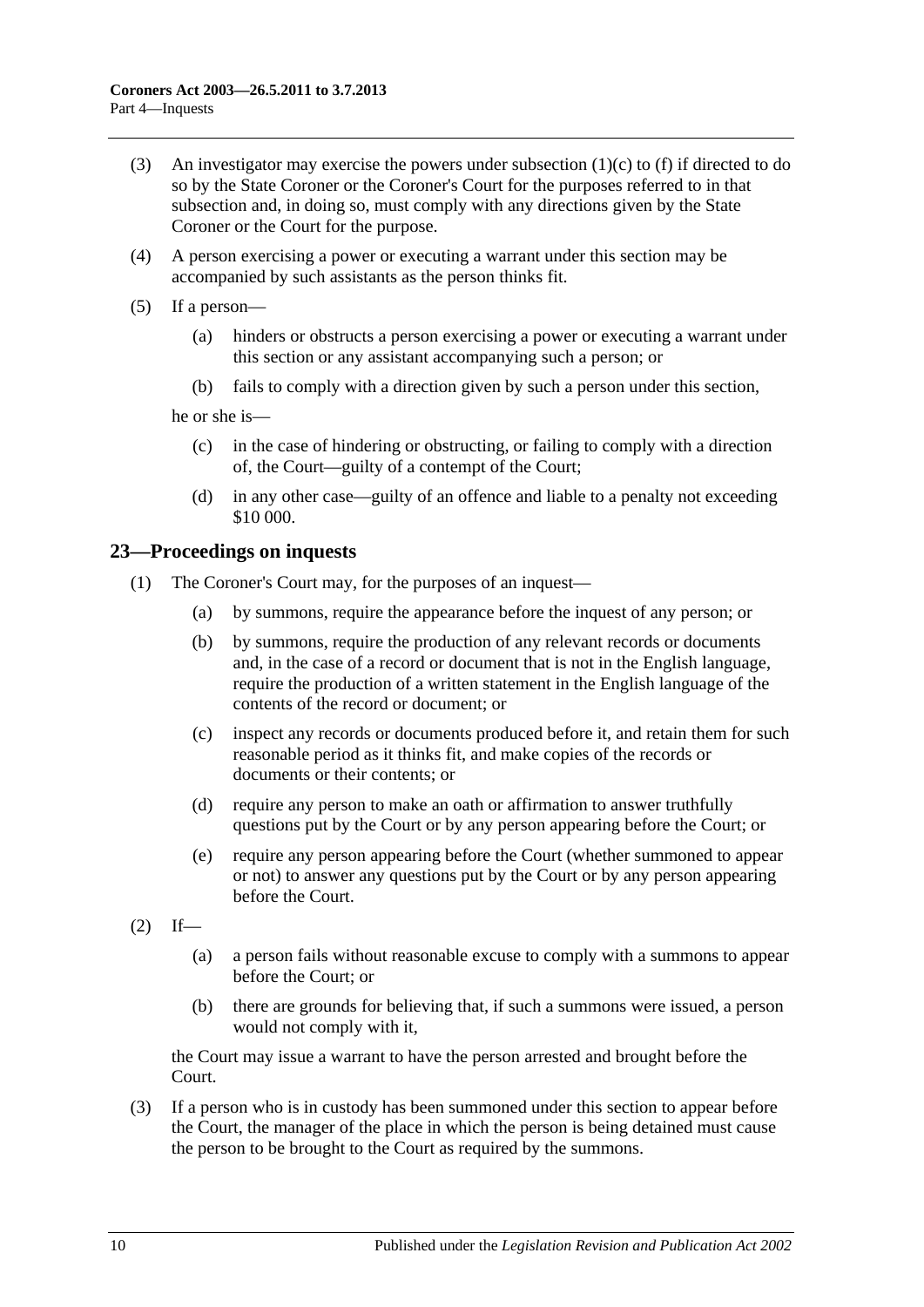- (4) A person who—
	- (a) fails, without reasonable excuse, to comply with a summons issued to appear, or to produce records or documents, before the Court; or
	- (b) having been served with a summons to produce a written statement of the contents of a record or document in the English language fails, without reasonable excuse, to comply with the summons or produces a statement that he or she knows, or ought to know, is false or misleading in a material particular; or
	- (c) refuses to be sworn or to affirm, or refuses or fails to answer truthfully a relevant question when required to do so by the Court; or
	- (d) refuses to obey a lawful direction of the Court; or
	- (e) misbehaves before the Court, wilfully insults the Court or interrupts the proceedings of the Court,

commits a contempt of the Court.

- (5) However, a person is not required to answer a question, or to produce a record or document, under this section if—
	- (a) the answer to the question, or the contents of the record or document, would tend to incriminate the person of an offence; or
	- (b) answering the question, or producing the record or document, would result in a breach of legal professional privilege.
- (6) This section does not derogate from Parts 7 and 8 of the *[Health Care Act](http://www.legislation.sa.gov.au/index.aspx?action=legref&type=act&legtitle=Health%20Care%20Act%202008) 2008*.

#### <span id="page-10-0"></span>**24—Principles governing inquests**

In holding an inquest, the Coroner's Court—

- (a) is not bound by the rules of evidence and may inform itself on any matter as it thinks fit; and
- (b) must act according to equity, good conscience and the substantial merits of the case, without regard to technicalities and legal forms.

#### <span id="page-10-1"></span>**25—Findings on inquests**

- (1) The Coroner's Court must, as soon as practicable after the completion of an inquest, give its findings in writing setting out as far as has been ascertained the cause and circumstances of the event that was the subject of the inquest.
- (2) The Court may add to its findings any recommendation that might, in the opinion of the Court, prevent, or reduce the likelihood of, a recurrence of an event similar to the event that was the subject of the inquest.
- (3) However, the Court must not make any finding, or suggestion, of criminal or civil liability.
- (4) The Court must, as soon as practicable after the completion of the inquest, forward a copy of its findings and any recommendations—
	- (a) to the Attorney-General; and
	- (b) in the case of an inquest into a death in custody—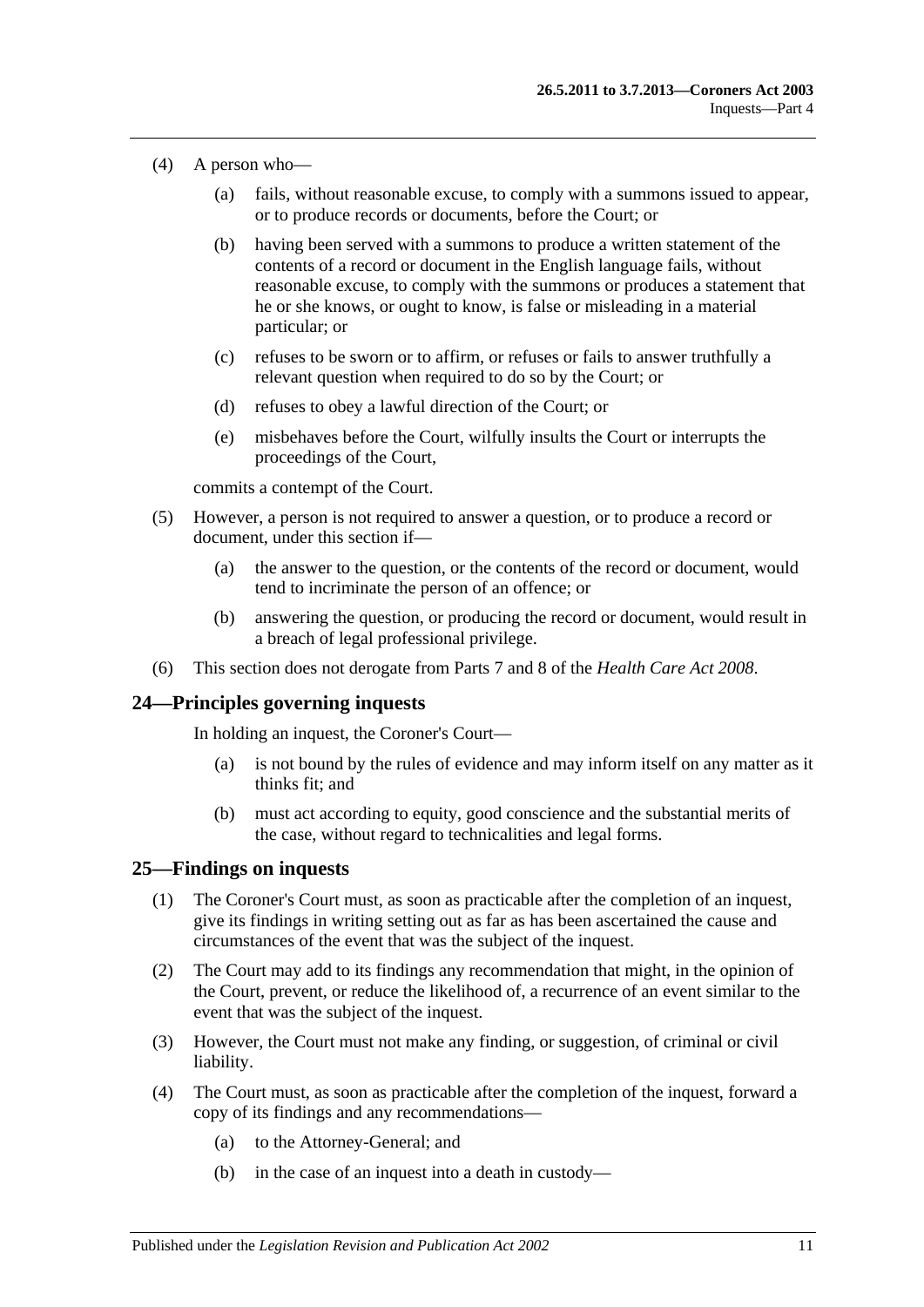- <span id="page-11-2"></span>(i) if the Court has added to its findings a recommendation directed to a Minister or other agency or instrumentality of the Crown—to each such Minister, agency or instrumentality of the Crown; and
- (ii) to each person who appeared personally or by counsel at the inquest; and
- (iii) to any other person who, in the opinion of the Court, has a sufficient interest in the matter.
- (5) The Minister or the Minister responsible for the agency or other instrumentality of the Crown must, within 8 sitting days of the expiration of 6 months after receiving a copy of the findings and recommendations under [subsection](#page-11-2)  $(4)(b)(i)$ —
	- (a) cause a report to be laid before each House of Parliament giving details of any action taken or proposed to be taken in consequence of those recommendations; and
	- (b) forward a copy of the report to the State Coroner.

#### <span id="page-11-0"></span>**26—Re-opening of inquests**

- (1) The Coroner's Court may re-open an inquest at any time and must do so if the Attorney-General so directs the State Coroner.
- (2) If an inquest is re-opened, the Court may do one or more of the following:
	- (a) confirm any previous finding;
	- (b) set aside any previous finding;
	- (c) substitute a finding that appears justified by the evidence.

#### <span id="page-11-3"></span><span id="page-11-1"></span>**27—Appeals from findings made on inquests**

- (1) The Attorney-General or a person who has a sufficient interest in a finding made on an inquest may, subject to this section and in accordance with the rules of the appellate court, appeal to the Supreme Court against the finding.
- (2) The appeal lies to the Supreme Court constituted of a single Judge (but the Judge may, if the Judge thinks fit, refer the appeal for hearing and determination by the Full Court).
- (3) An application under [subsection](#page-11-3) (1) must be made within one month after the findings on the inquest are given by the Coroner's Court.
- (4) However, the Supreme Court may, in its discretion, extend the time fixed for making an application, even if the time for making the application has ended.
- (5) On an appeal, the appellate court may, if the interests of justice so require, re-hear witnesses or receive fresh evidence.
- (6) On the hearing of the appeal, the appellate court may exercise any one or more of the following powers:
	- (a) it may confirm or set aside the finding subject to the appeal;
	- (b) it may substitute a finding that appears justified by the evidence;
	- (c) it may order that the inquest be re-opened, or that a fresh inquest be held;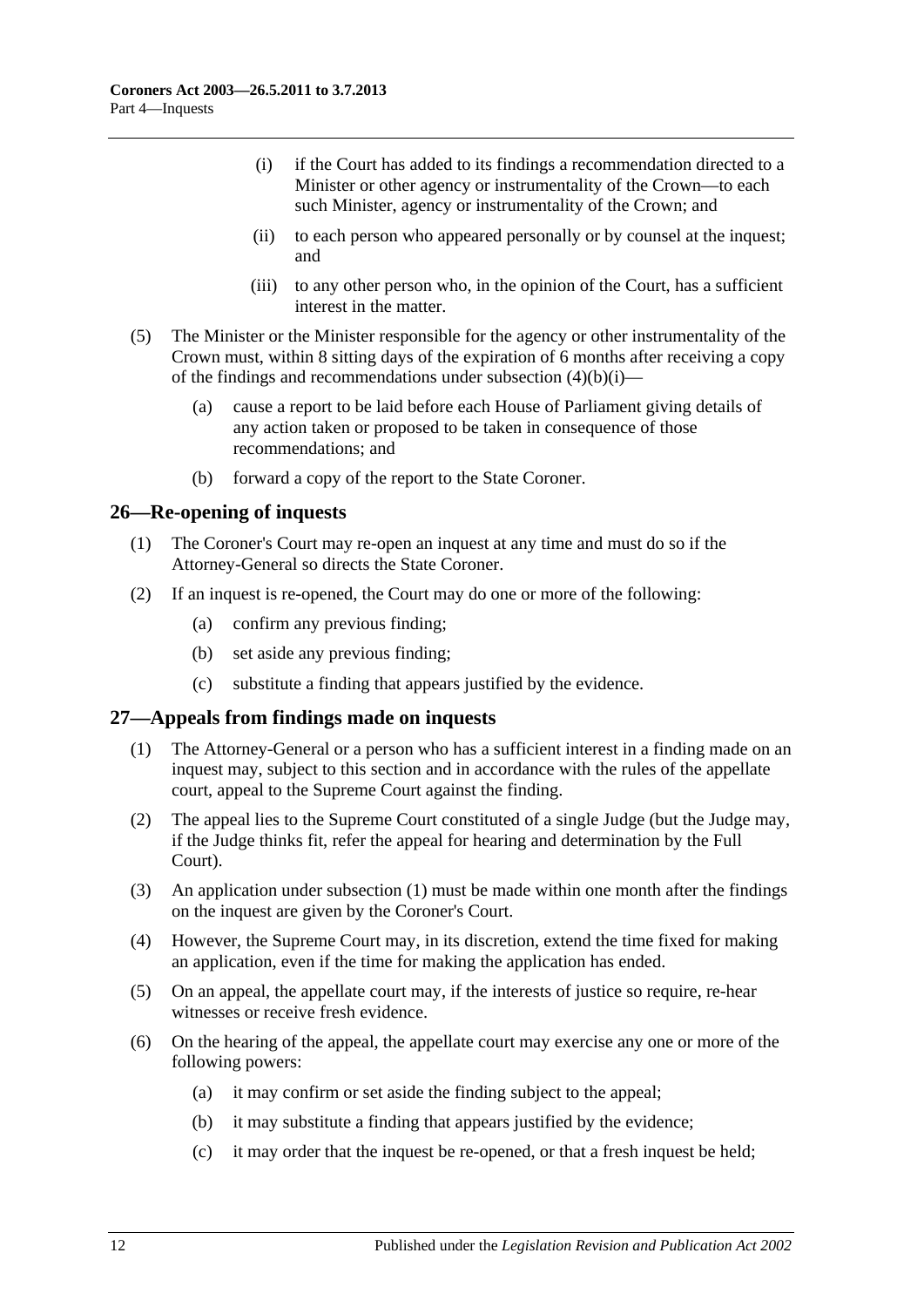- (d) it may make any other order (including an order for costs) that may be necessary or desirable in the circumstances.
- (7) For the purposes of this section, a person has a sufficient interest in a finding made on an inquest if—
	- (a) the finding affects or may affect that person's pecuniary interests; or
	- (b) the finding reflects adversely on that person's competence in his or her trade, profession or occupation; or
	- (c) the person has, in the opinion of the Supreme Court, some other interest sufficient to ground an application under this section.

# <span id="page-12-0"></span>**Part 5—Reporting of deaths**

#### <span id="page-12-1"></span>**28—Reporting of deaths**

(1) A person must, immediately after becoming aware of a death that is or may be a reportable death, notify the State Coroner or (except in the case of a death in custody) a police officer of the death, unless the person believes on reasonable grounds that the death has already been reported, or that the State Coroner is otherwise aware of the death.

Maximum penalty: \$10 000 or imprisonment for 2 years.

- (2) The person notifying the State Coroner or police officer must—
	- (a) give the State Coroner or police officer any information that the person has in relation to the death; and
	- (b) if the person is a medical practitioner who was responsible for the medical care of the dead person prior to death or who examined the body of the person after death—give his or her opinion as to the cause of death.

Maximum penalty: \$5 000.

(3) A police officer must, on being notified of a death under this section, immediately notify the State Coroner of the death and of any information that the police officer has, or has been given, in relation to the matter.

#### <span id="page-12-2"></span>**29—Finding to be made as to cause of notified reportable death**

If the State Coroner is notified under this Act of a reportable death, a finding as to the cause of the death must be made—

- (a) if an inquest is held into the death—by the Coroner's Court;
- (b) in any other case—by the State Coroner.

# <span id="page-12-3"></span>**Part 6—Miscellaneous**

#### <span id="page-12-4"></span>**30—Order for removal of body for interstate inquest**

The State Coroner may, if he or she has reasonable grounds to believe that an inquest will be held in another State or a Territory of the Commonwealth into the death outside the State of a person whose body is within the State, issue a warrant for the removal of the body to that other State or Territory.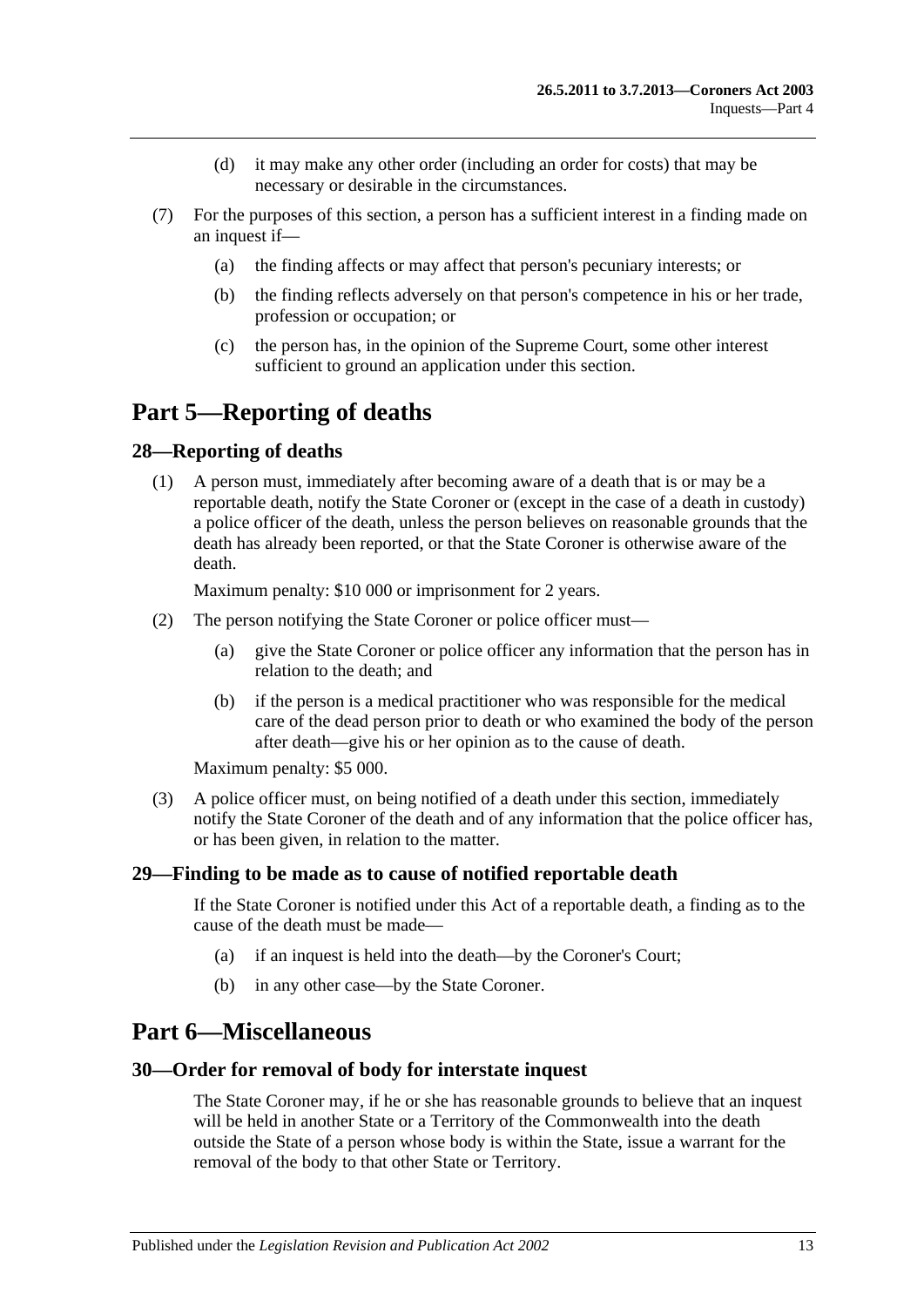#### <span id="page-13-0"></span>**31—State Coroner or Court may provide assistance to coroners elsewhere**

The State Coroner or the Coroner's Court may exercise any powers under this Act for the purpose of assisting a coroner of another State or a Territory of the Commonwealth to conduct an investigation, inquiry or inquest under the law of that State or Territory into any event, whether or not there is otherwise jurisdiction under this Act to hold an inquest into that event.

#### <span id="page-13-1"></span>**32—Authorisation for disposal of human remains**

- (1) If there has been a reportable death and the body of the dead person is within the State, the body is under the exclusive control of the State Coroner until the State Coroner—
	- (a) considers that the body is not further required for the purposes of an inquest into the death of the person; and
	- (b) issues an authorisation for the disposal of human remains in respect of the body.
- (2) If the State Coroner becomes aware of a dispute as to who may be entitled at law to possession of the body of a dead person for the purposes of its disposal, the State Coroner may refrain from issuing an authorisation for the disposal of human remains in respect of the body until the dispute is resolved.

#### <span id="page-13-2"></span>**33—Immunities**

(1) A coroner or other person exercising the jurisdiction of the Coroner's Court has the same privileges and immunities from civil liability as a Judge of the Supreme Court.

#### <span id="page-13-3"></span>**34—Confidentiality**

A person must not divulge information about a person obtained (whether by the person divulging the information or by some other person) in the course of the administration of this Act, except—

- (a) where the information is publicly known; or
- (b) as required or authorised by this Act or any other Act or law; or
- (c) as reasonably required in connection with the administration of this Act or any other Act; or
- (d) for the purposes of legal proceedings arising out of the administration of this Act; or
- (e) to a government agency or instrumentality of this State, the Commonwealth or another State or a Territory of the Commonwealth for the purposes of the proper performance of its functions; or
- (f) with the consent of the person to whom the information relates.

Maximum penalty: \$10 000.

#### <span id="page-13-5"></span><span id="page-13-4"></span>**35—Coroners may not be called as witnesses**

(1) Despite any other provision of this Act, a coroner cannot be called to give evidence before a court or tribunal about anything coming to his or her knowledge in the course of the administration of this Act.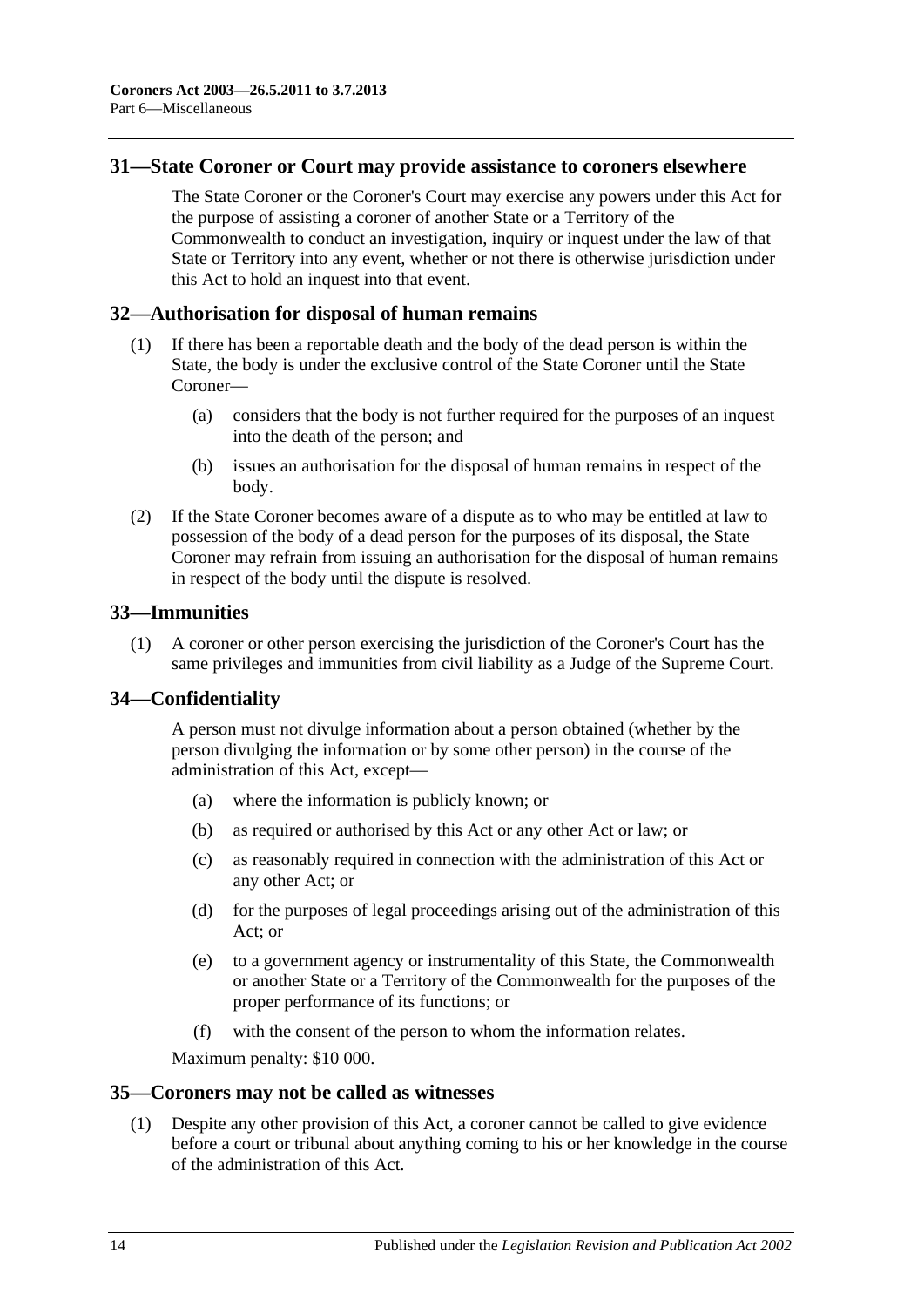(2) [Subsection](#page-13-5) (1) does not apply in relation to proceedings against a coroner for an offence.

### <span id="page-14-0"></span>**36—Punishment of contempts**

The Coroner's Court may punish a contempt as follows:

- (a) it may impose a fine not exceeding \$10 000;
- (b) it may commit to prison for a specified term, not exceeding 2 years, or until the contempt is purged.

#### <span id="page-14-1"></span>**37—Accessibility of evidence etc**

- (1) Subject to this section, the State Coroner must, on application by a member of the public, allow the applicant to inspect or obtain a copy of any of the following:
	- (a) any process relating to proceedings and forming part of the records of the Coroner's Court;
	- (b) a transcript of evidence taken by the Court in any proceedings;
	- (c) any documentary material admitted into evidence in any proceedings;
	- (d) a transcript of the written findings and any recommendations of the Court;
	- (e) an order made by the Court.
- <span id="page-14-3"></span>(2) A member of the public may inspect or obtain a copy of the following material only with the permission of the State Coroner:
	- (a) material that was not taken or received in open court;
	- (b) material that the Coroner's Court has suppressed from publication;
	- (c) a photograph, slide, film, video tape, audio tape or other form of recording from which a visual image or sound can be produced;
	- (d) material of a class prescribed by the regulations.
- (3) The State Coroner may permit inspection or copying of material referred to in [subsection](#page-14-3) (2) subject to any condition the State Coroner considers appropriate, including a condition limiting the publication or use of the material.
- (4) A decision by the State Coroner on an application under this section is final and not subject to any form of review.
- (5) The State Coroner may charge a fee, fixed by regulation, for inspection or copying of material under this section.

### <span id="page-14-2"></span>**38—Provision of information derived from Court records etc**

- (1) The State Coroner may, for purposes related to research, education or public policy development, or for any other sociological purpose, provide a person or body with information derived from the records of the Coroner's Court or from any other material to which the State Coroner may give members of the public access pursuant to this Act.
- (2) The provision of information under this section may be subject to such conditions as the State Coroner thinks fit.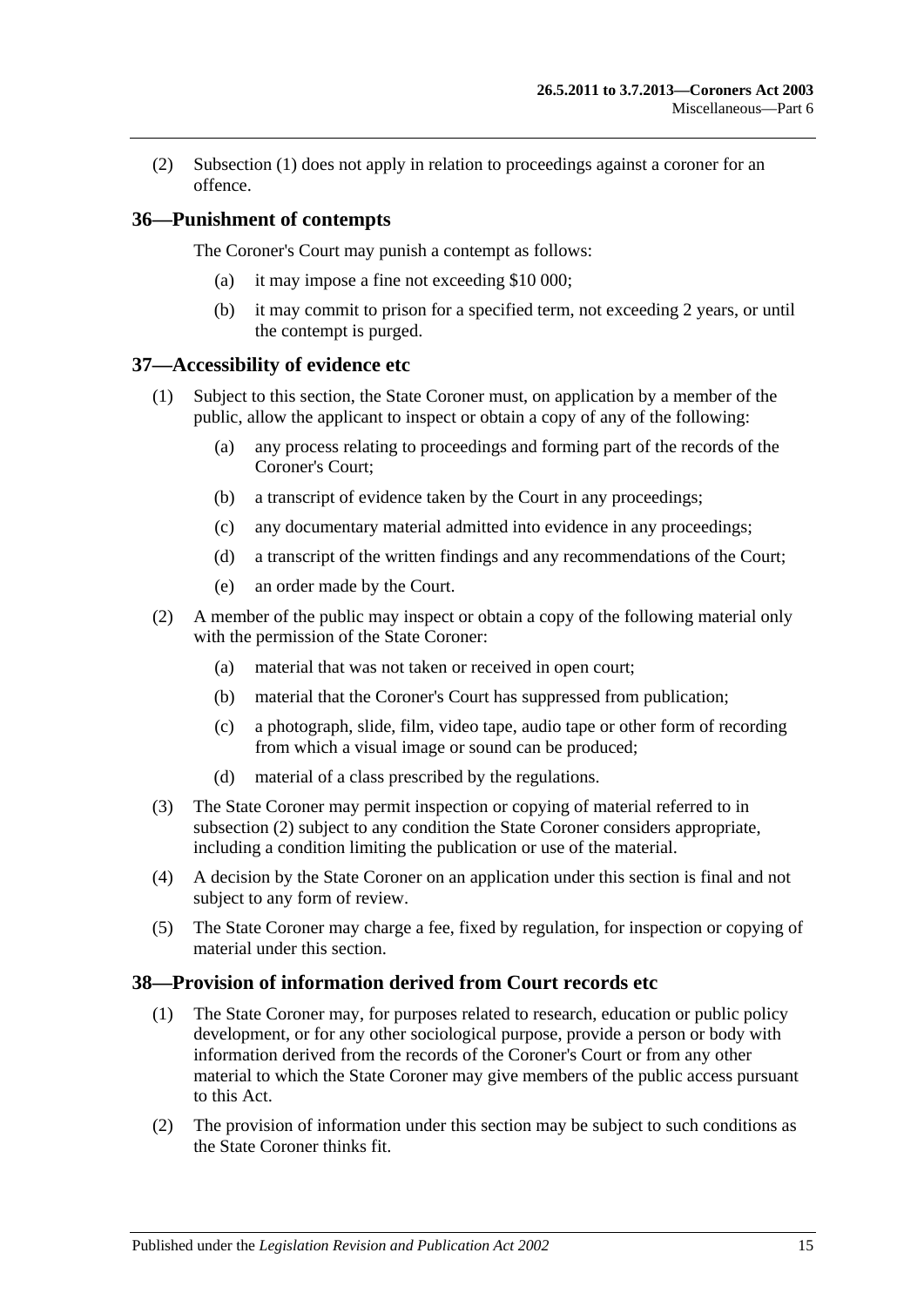### <span id="page-15-0"></span>**39—Annual report**

- (1) The State Coroner must, on or before 31 October in each year, make a report to the Attorney-General on the administration of the Coroner's Court and the provision of coronial services under this Act during the previous financial year.
- (2) The report must include all recommendations made by the Coroner's Court under [section](#page-10-1) 25 during that financial year.
- (3) The Attorney-General must, within 12 sitting days after receiving a report under this section, cause copies of the report to be laid before both Houses of Parliament.

#### <span id="page-15-1"></span>**40—Miscellaneous provisions relating to legal process**

- (1) Any process of the Coroner's Court may be issued, served or executed on a Sunday as well as any other day.
- (2) The validity of process is not affected by the fact that the person who issued it dies or ceases to hold office.

#### <span id="page-15-5"></span><span id="page-15-2"></span>**41—Service**

- (1) If it is not practicable to serve any process, notice or other document relating to proceedings in the Coroner's Court in the manner otherwise prescribed or contemplated by law, the Court may, by order—
	- (a) provide for service by post; or
	- (b) make any other provision that may be necessary or desirable for service.
- (2) Any process, notice or other document served in accordance with an order under [subsection](#page-15-5) (1) will, despite any other law, be taken to have been duly served.

#### <span id="page-15-3"></span>**42—Rules of Court**

- (1) Rules of the Coroner's Court may be made—
	- (a) regulating the business, practice and procedure of the Court; and
	- (b) providing for the issue of summonses and warrants on behalf of the Court, the adjournment of proceedings or the exercise of any other procedural powers on behalf of the Court by the Court's principal administrative officer; and
	- (c) regulating the custody and use of the Court's seals; and
	- (d) regulating the form in which evidence is taken or received by the Court; and
	- (e) providing for and fixing the fees and allowances to be paid to witnesses and to persons performing examinations on behalf of the Court; and
	- (f) dealing with any other matter necessary or expedient for the effective and efficient operation of the Court.
- (2) Rules of the Court may be made by the State Coroner.
- (3) Rules of the Court take effect from the date of publication in the Gazette or some later date specified in the rules.

#### <span id="page-15-4"></span>**43—Regulations**

The Governor may make regulations for the purposes contemplated by this Act.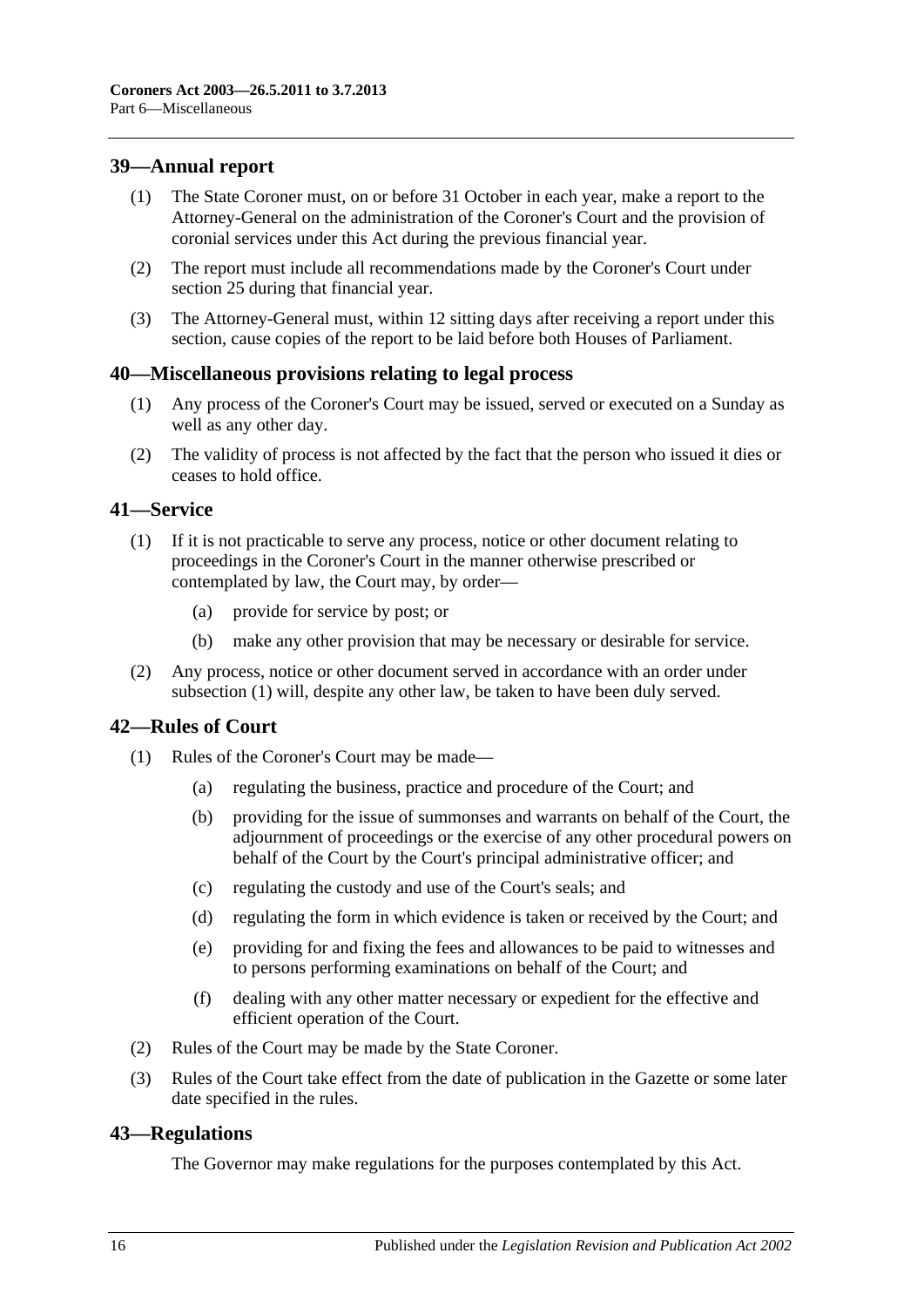# <span id="page-16-0"></span>**Schedule—Transitional provisions Part 16—Transitional provisions**

### <span id="page-16-1"></span>**25—Transitional provisions**

- (1) A person holding office under the *[Coroners Act](http://www.legislation.sa.gov.au/index.aspx?action=legref&type=act&legtitle=Coroners%20Act%201975) 1975* (the *repealed Act*) immediately before the commencement of this Act will, on that commencement, continue in office for the balance of the person's term, subject to this Act.
- (2) If an inquest held under the repealed Act had not been completed before the commencement of this Act, the proceedings will continue under this Act as if the coroner holding the inquest were the Coroner's Court.
- (3) This Act applies in relation to a notification of death to a coroner or police officer under the repealed Act (whether made before or after the commencement of this Act and whether or not the death is a reportable death under this Act) as if it were a notification of a reportable death under this Act.
- (4) This Act applies to a finding of a coroner under the repealed Act as if it were a finding of the Coroner's Court under this Act.
- (5) This clause must be read in conjunction with section 16 of the *[Acts Interpretation](http://www.legislation.sa.gov.au/index.aspx?action=legref&type=act&legtitle=Acts%20Interpretation%20Act%201915)  Act [1915](http://www.legislation.sa.gov.au/index.aspx?action=legref&type=act&legtitle=Acts%20Interpretation%20Act%201915)*.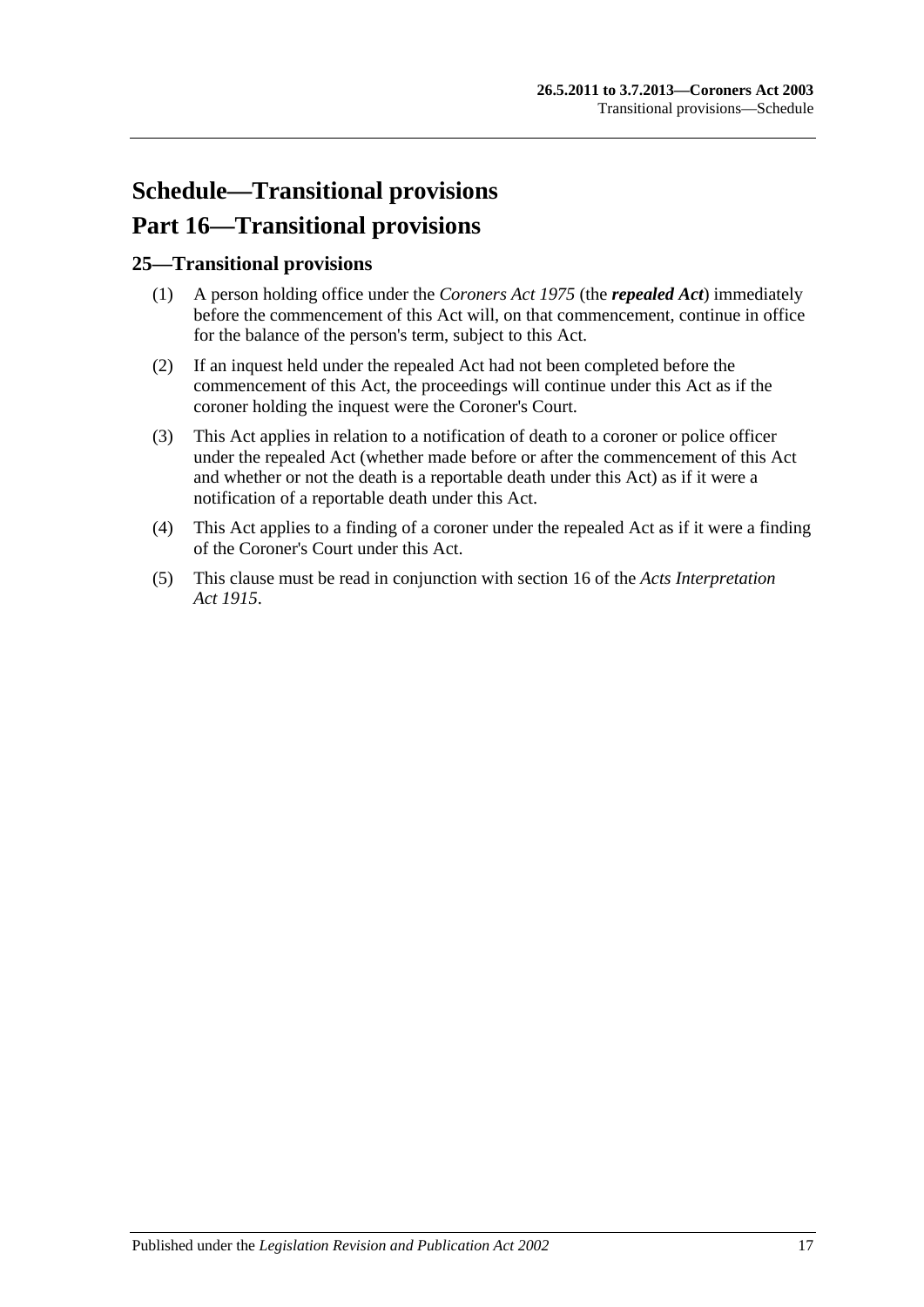# <span id="page-17-0"></span>**Legislative history**

### **Notes**

- Amendments of this version that are uncommenced are not incorporated into the text.
- Please note—References in the legislation to other legislation or instruments or to titles of bodies or offices are not automatically updated as part of the program for the revision and publication of legislation and therefore may be obsolete.
- Earlier versions of this Act (historical versions) are listed at the end of the legislative history.
- For further information relating to the Act and subordinate legislation made under the Act see the Index of South Australian Statutes or www.legislation.sa.gov.au.

# **Legislation repealed by principal Act**

The *Coroners Act 2003* repealed the following:

*Coroners Act 1975*

## **Legislation amended by principal Act**

The *Coroners Act 2003* amended the following:

*Births, Deaths and Marriages Registration Act 1996 Births, Deaths and Marriages Registration Regulations 1996 Correctional Services Act 1982 Courts Administration Act 1993 Cremation Act 2000 Evidence Act 1929 Freedom of Information Act 1991 Harbors and Navigation Act 1993 Juries Act 1927 Local Government (Cemetery) Regulations 1995 Road Traffic Act 1961 Summary Offences Act 1953 Transplantation and Anatomy Act 1983*

# **Principal Act and amendments**

New entries appear in bold.

|         | Year No | Title             | Assent | Commencement                                          |
|---------|---------|-------------------|--------|-------------------------------------------------------|
| 2003 33 |         | Coroners Act 2003 |        | 31.7.2003 1.7.2005 ( <i>Gazette 23.6.2005 p1899</i> ) |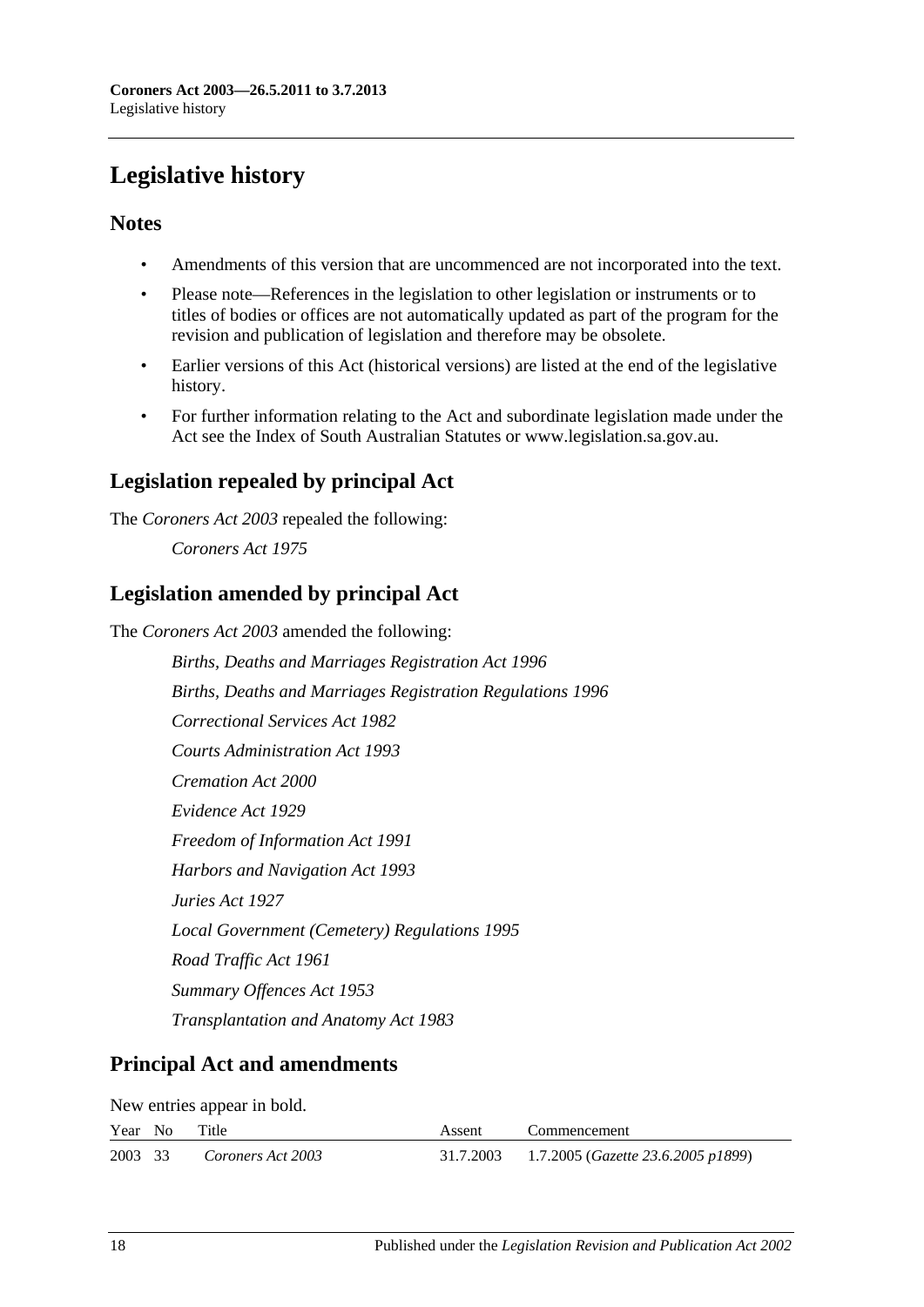| 2006    | -10 | Statutes Amendment (Disposal of<br>Human Remains) Act 2006                          | 29.6.2006  | Pt 3 (s $6$ ) -24.7.2006 ( <i>Gazette</i> 20.7.2006<br>p2335      |
|---------|-----|-------------------------------------------------------------------------------------|------------|-------------------------------------------------------------------|
| 2008    | -3  | Health Care Act 2008                                                                | 13.3.2008  | Sch 4 (cl 5)-1.7.2008 ( <i>Gazette</i><br>26.6.2008 p2563)        |
| 2009    | 84  | <b>Statutes Amendment (Public Sector</b><br>Consequential Amendments) Act 2009      | 10.12.2009 | Pt 38 (s 70)—1.2.2010 ( <i>Gazette</i><br>28.1.2010 p320)         |
| 2010 5  |     | <b>Health Practitioner Regulation</b><br>National Law (South Australia) Act<br>2010 | 1.7.2010   | Sch 1 (cl 7)—1.7.2010 ( <i>Gazette 1.7.2010</i><br><i>p3338</i> ) |
| 2011 18 |     | <b>Coroners (Reportable Death)</b><br><b>Amendment Act 2011</b>                     | 26.5.2011  | 26.5.2011                                                         |
| 2013    | 12  | Advance Care Directives Act 2013                                                    | 18.4.2013  | Sch 1 (cl 14)—uncommenced                                         |
| 2013    | 26  | <i>Magistrates (Miscellaneous)</i><br>Amendment Act 2013                            | 27.6.2013  | Sch 1 (cl 1)—uncommenced                                          |

## **Provisions amended**

New entries appear in bold.

Entries that relate to provisions that have been deleted appear in italics.

| Provision                      | How varied                                                            | Commencement |  |
|--------------------------------|-----------------------------------------------------------------------|--------------|--|
| Long title                     | amended under Legislation Revision and<br><b>Publication Act 2002</b> | 24.7.2006    |  |
| Pt1                            |                                                                       |              |  |
| s <sub>2</sub>                 | omitted under Legislation Revision and<br><b>Publication Act 2002</b> | 24.7.2006    |  |
| s <sub>3</sub>                 |                                                                       |              |  |
| s 3(1)                         | s 3 redesignated as $s$ 3(1) by 18/2011 s 3(3)                        | 26.5.2011    |  |
| corresponding<br>authorisation | inserted by $18/2011$ s $3(1)$                                        | 26.5.2011    |  |
|                                | corresponding law inserted by $18/2011$ s $3(1)$                      | 26.5.2011    |  |
|                                | medical practitioner substituted by 5/2010 Sch 1 cl 7                 | 1.7.2010     |  |
| reportable death               | amended by $18/2011 s 3(2)$                                           | 26.5.2011    |  |
| s(3(2))                        | inserted by $18/2011$ s $3(3)$                                        | 26.5.2011    |  |
| Pt 4                           |                                                                       |              |  |
| s <sub>21</sub>                |                                                                       |              |  |
| $s\,21(1)$                     | amended by 18/2011 s 4                                                | 26.5.2011    |  |
| s <sub>23</sub>                |                                                                       |              |  |
| $s\,23(6)$                     | amended by 3/2008 Sch 4 cl 5                                          | 1.7.2008     |  |
| $Pt\ 6$                        |                                                                       |              |  |
| s 32                           |                                                                       |              |  |
| $s \, 32(1)$                   | amended by 10/2006 s 6                                                | 24.7.2006    |  |
| s 33                           |                                                                       |              |  |
| $s \, 33(2)$ and (3)           | deleted by 84/2009 s 70                                               | 1.2.2010     |  |
| Sch                            |                                                                       |              |  |
| $Pts$ $l$ $-15$                | omitted under Legislation Revision and<br><b>Publication Act 2002</b> | 24.7.2006    |  |